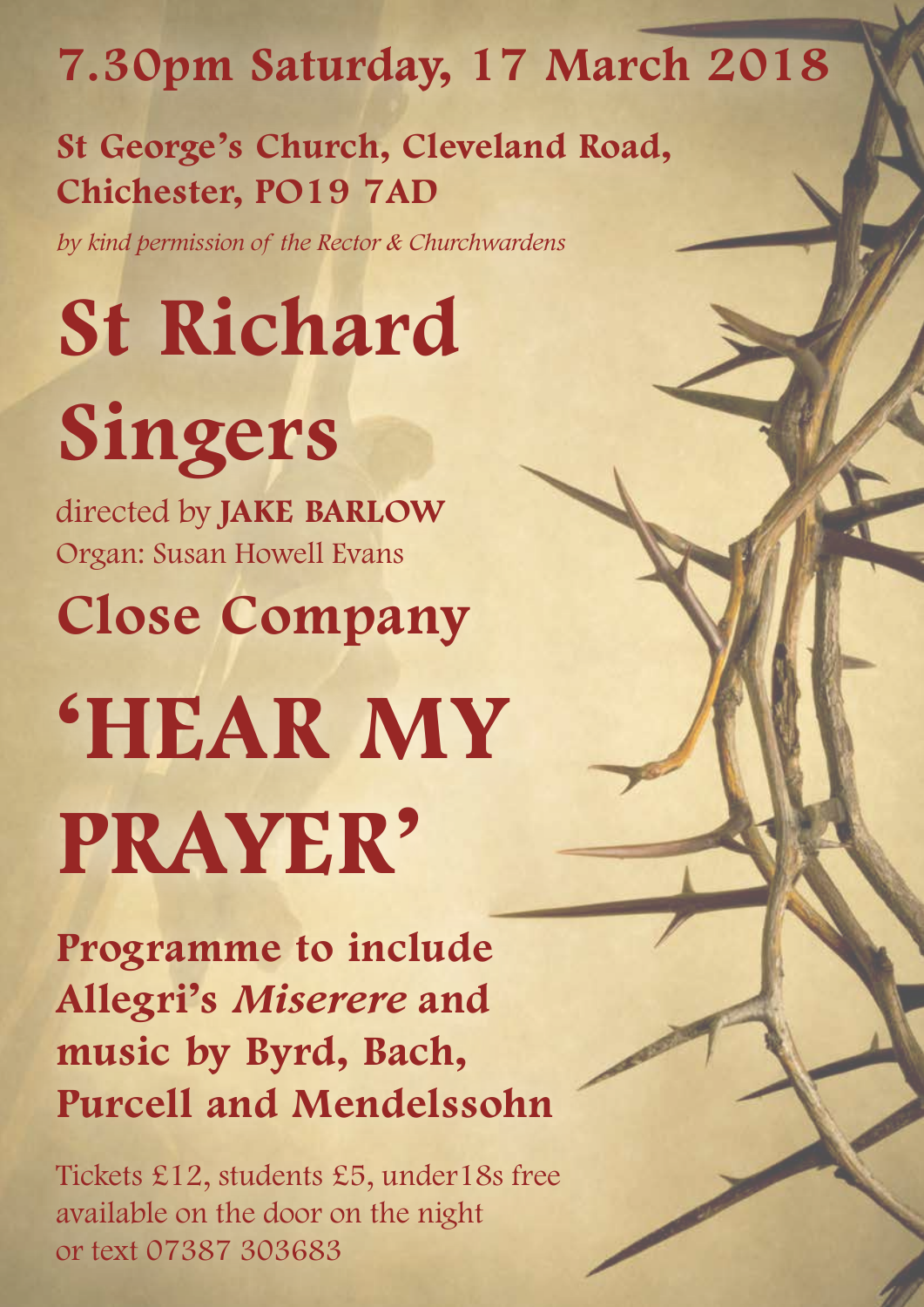

**St Richard Singers**, founded in 1970, is the oldest chamber choir in Chichester, and has a membership of around 40 with several in-house soloists. It has had only five Music Directors to date, and its style has been shaped by Cathedral music. The repertoire draws on English and Continental music from the Renaissance onwards, including lesser known works and composers. Although the Choir has branched out into secular and New World territory, the emphasis is on sacred music. The Choir enjoy singing *a capella*, or with organ accompaniment, but also perform with full chamber orchestra and professional soloists. Some performances are given in aid of charity.

St Richard Singers usually put on three major concerts a year, including one during the Festival of Chichester. We also sing in liturgical context in churches across the local area and welcome opportunities to sing traditional Choral Evensong.

St Richard Singers are always pleased to welcome new members to join our friendly choir. We have introduced a bursary scheme to encourage students and younger singers. If you enjoying singing and would like to join us, or know of any young adults who would benefit from a bursary, then please get in touch with us at info@strichardsingers.org.uk, or contact us via our website.

**Director of Music** Countertenor Jake Barlow is a singer, conductor and teacher based in Chichester. He



read for a degree in Classics as a Choral Scholar at Worcester College, Oxford, and after Choral Scholarships at Truro and Norwich Cathedral, he is now a Lay Vicar at Chichester Cathedral, singing eight services a week, as well as concerts, broadcasts and tours throughout the year.

A Fellow of the London College of Music and a Licentiate of Trinity College London, he has appeared as a soloist with the BBC Philharmonic, the Brook Street Band, the Amadeus Orchestra, Hastings Philharmonic, Norwich Baroque, the East Anglian Academy of Early Music, and the English Cornet and Sackbut Ensemble. He has also appeared at the International Liszt Festival in Hungary, and the Handel Week Festival in Illinois.

As a conductor, he has worked with groups around the country, including the Affinity Show Choir, Cornwall Cambiata, Truro Cathedral's choral outreach scheme, and

Cornwall Returners Orchestra.

He currently runs a private practice in the centre of Chichester, where he teaches singing and tutors in academic music, Latin, and classics.

Please visit [www.jake-barlow.com](http://www.jake-barlow.com/) for more information.



**Organist** Sue Howell Evans began learning the organ at Christ's Hospital and subsequently followed her older sisters in playing for her Father's Hertfordshire churches. Armed with a music degree, she moved to Chichester in 1972 and shortly after became Director of Music at St. George's, Whyke. In addition to class and private teaching, she was a choral tutor on the annual RSCM Bath residential course for 30 years and is the Sussex Area Secretary of that organization.

The wonderful Nicholson organ has certainly enhanced the life of St. George's and has led to the creation of the Last Friday Concert Series.

Sue was a member of St Richard Singers for over 40 years and now thoroughly enjoys the privilege of being asked to accompany them when they are 'playing at home'.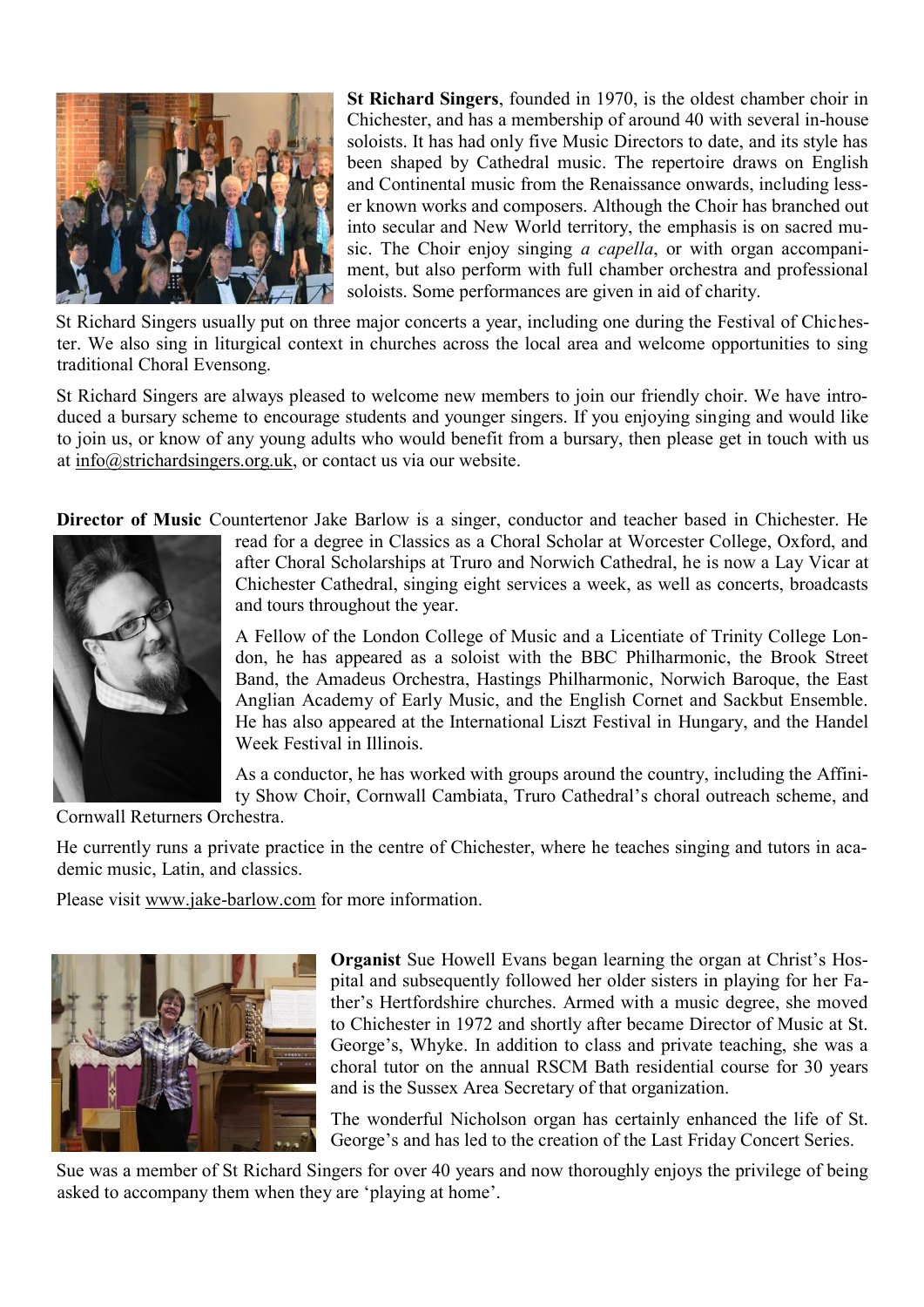One of the most loved and beautiful of Byrd's Latin motets, *Ave Verum Corpus* appears in the 1605 edition of the Gradualia. The text is a Eucharistic hymn for use at Corpus Christi. It dates from the  $14<sup>th</sup>$  century and has been attributed to Pope Innocent VI. Byrd's double life, in public a member of Queen Elizabeth I's Chapel Royal in a newly Protestant England, and in private a covert Catholic, directly shaped his music. In this motet for four voices, Byrd demonstrates his intense Catholic faith, as well as his ability to create flowing, passionate, polyphonic lines. The result is one of his finest works that has since become staple in the choral repertoire, even in Anglican churches.

## *Mass for Four Voices* **William Byrd (1539/40-1623)**

*The Mass for Four Voices* (1593) is the first of Byrd's three mass settings for the Catholic Rite, which was banned in England at the time. Perhaps the biggest personal tragedy in William Byrd's life was the abolition of Roman Catholicism in England, and this fuelled the powerful passion behind his music. It was well known that Byrd was a "recusant" (someone who refused to attend church and participate in the new Anglican Rite), and he was fined several times. As a senior member of the Chapel Royal, Byrd enjoyed the personal protection of Elizabeth I herself, but eventually he fled to Essex in 1593. He lived under the protection of various powerful Catholic noblemen, and composed service music for their secret, illegal chapels.

## *Teach Me, O Lord* **William Byrd (1539/40-1623)**

This setting of Psalm 119:33-38 most probably dates from Byrd's time in Lincoln, where he was Organist and Master of the Choristers from 1563-72. It was designed to be sung as a festal psalm, but became so popular that it has made it into several sources as an anthem. The verse idiom (in which a soloist alternates with full choral passages – a particularly English style in the late  $16<sup>th</sup>$  and early  $17<sup>th</sup>$  centuries) bestows an intimacy between the text and music. In line with reforming zeal of the time, the music is syllabic and mainly chordal in texture.

## *Ne Irascaris, Domine* and *Civitas Sancti Tui* **William Byrd (1539/40-1623)**

This motet comes from Cantiones Sacrae I, published in 1589 by William Byrd and printed by Thomas East. This collection is noted for containing covert messages to England's oppressed Roman Catholic community, of which Byrd was a member. A setting of Isaiah 64:9-10, *Ne Irascaris*, and its second section, *Civitas sancti tui*, contain what are perhaps Byrd's most forceful utterances inspired by the fate of the Catholic Church in England. The music implores the Lord not to be angry in the face of widespread sin, and there are strong religious and political overtones to the words "Zion is become a wilderness, Jerusalem has been made desolate" – in Byrd's view England had become a desolation in choosing to abandon the one, true Roman Catholic faith.

## *Hear the Voice and Prayer* **Thomas Tallis (1505-1585)**

With words taken from 2 Chronicles 6 in the Old Testament, this piece was composed during the reign of Edward VI. It was almost certainly for the Chapel Royal, at that time the most significant musical establishment in England (and perhaps Europe). As the country was in the midst of religious instability following the counter-reformation of Mary I, Protestant Reformers demanded that texts and music for religious services be plainer, so that they might be better understood by congregants. The music is simple, syllabic, and concise, a marked contrast from the florid Catholic polyphony of pre-Reformation England.

## *Miserere* **Gregorio Allegri (1582-1652)**

Gregorio Allegri's setting of the penitential Psalm 51 is perhaps the most famous piece of music to come from the Vatican's Sistine Chapel. Composed to be sung at the end of Tenebrae services during Holy Week, it is a simple setting that sees the alternation of polyphony and plainsong, reflecting the solemn nature of the occasion. The Papacy refused to allow copies of the music to leave the chapel, but there is a story that it was Mozart who first broke this barrier of secrecy by copying the work out from memory. Whatever the truth of this, several versions of this piece survive in manuscript sources, which show it has changed over the years. This version is based on a sketch of the ornamentation made by Mendelssohn.

### *Ave Verum Corpus* **William Byrd (1539/40-1623)**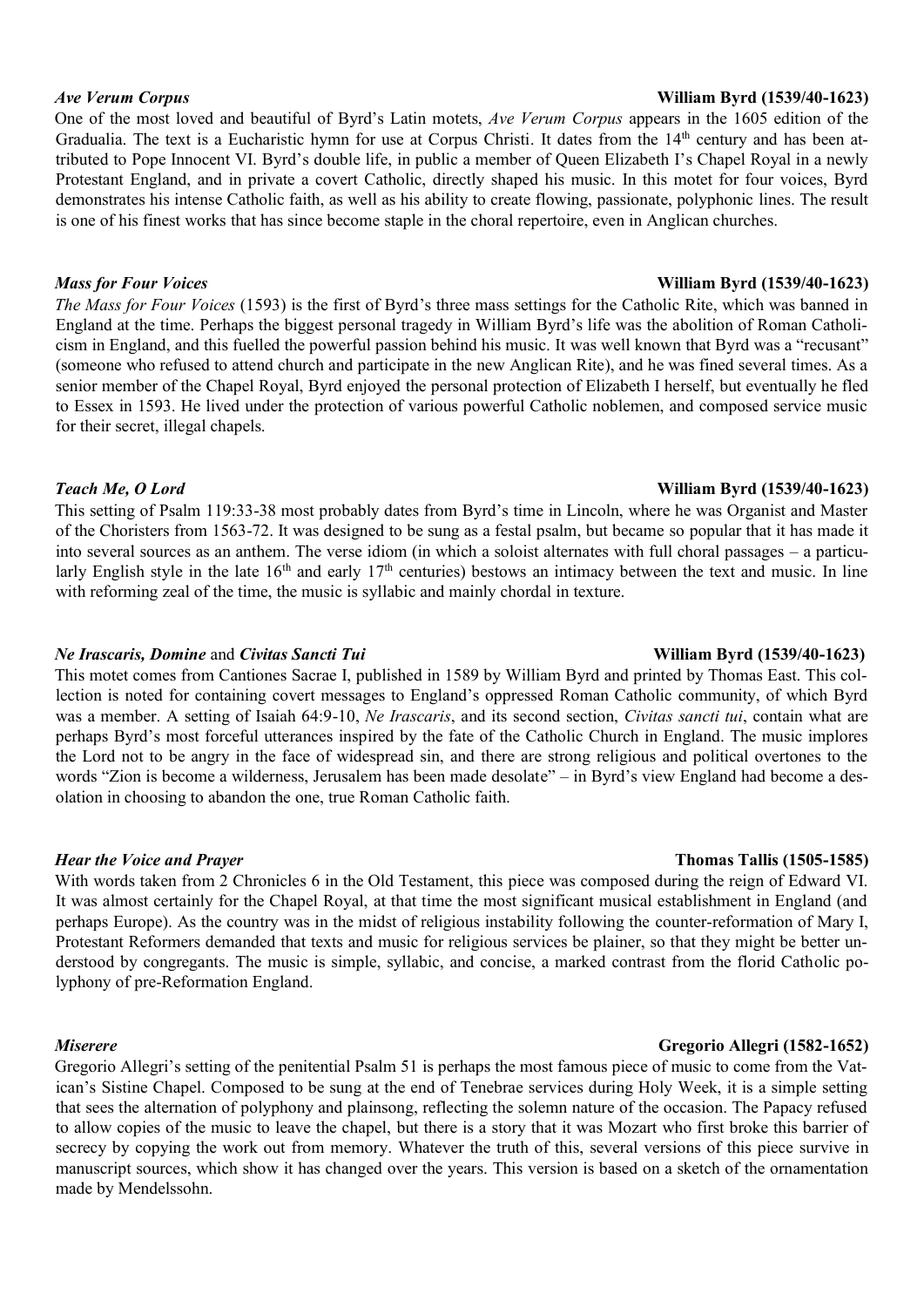# **'HEAR MY PRAYER'**

**St Richard Singers Close Company**

**Conductor: Jake Barlow Organ: Susan Howell Evans Cello: Amanda Berry**

*Ave Verum Corpus* **- William Byrd (1539/40-1623)**

*Mass for Four Voices* **- William Byrd** *(Kyrie, Gloria, Sanctus, Benedictus, Agnus Dei)*

*Teach Me, O Lord* **- William Byrd**

(Soprano: Sarah Nunn)

*Ne Irascaris, Domine* and *Civitas Sancti Tui* **- William Byrd** (Close Company)

*Hear the Voice and Prayer* **- Thomas Tallis (1505-1585)** (Close Company)

*Miserere* **- Gregorio Allegri (1582-1652)**

(Soprano: Janine Willard)

# **INTERVAL**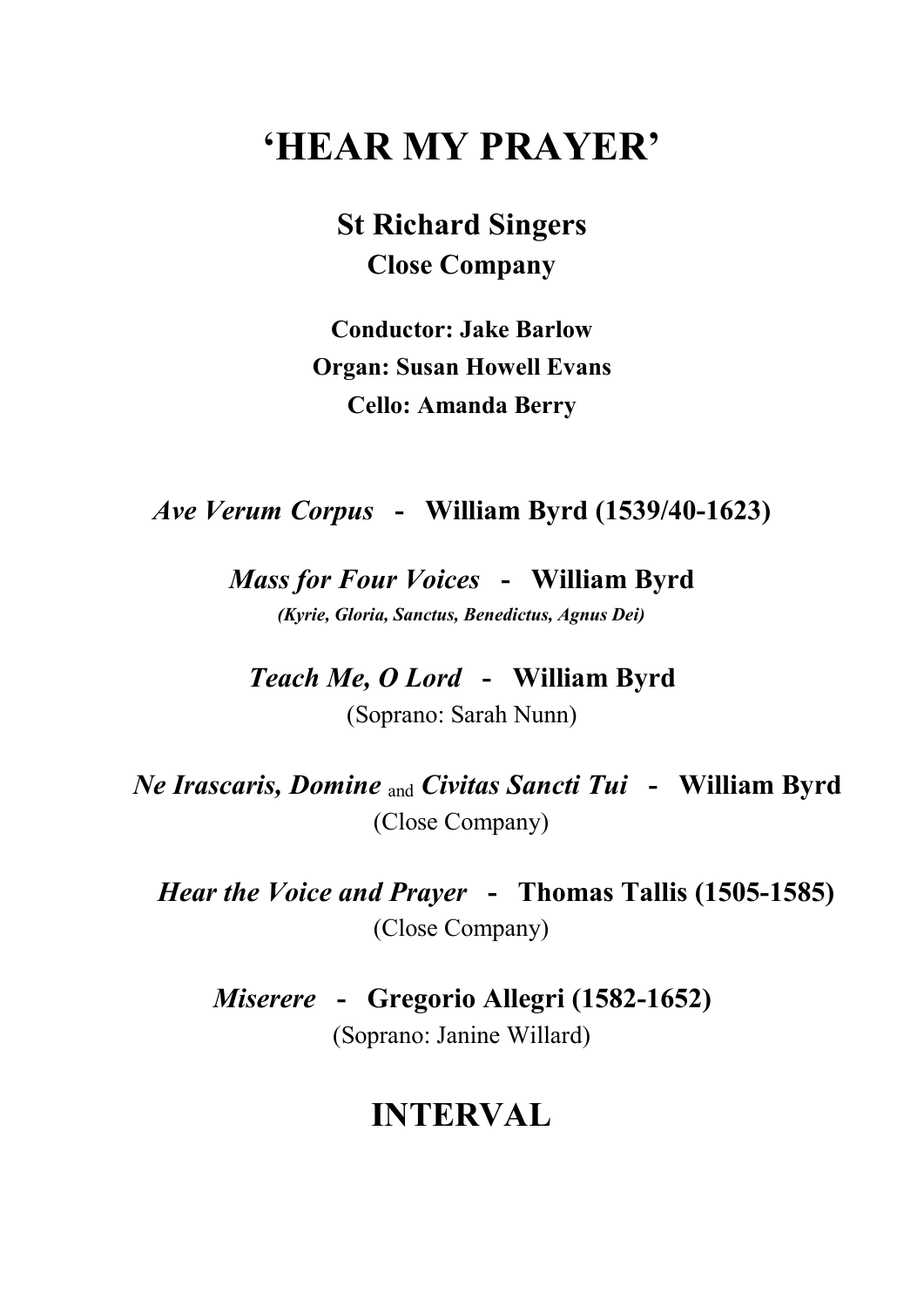*Komm, Jesu, Komm* **(BWV 229) - J S Bach (1685-1750)**

*Hear My Prayer* **- Henry Purcell (1659-1695)**

*Thou Knowest, Lord, the Secrets of Our Hearts* **- Henry Purcell**

*Remember not, Lord, Our Offences* **- Henry Purcell**

*Jehova, Quam Multi sunt Hostes Mei* **- Henry Purcell**

*Hear My Prayer* **- Felix Mendelssohn (1809-1847)** (Soprano: Janine Willard)

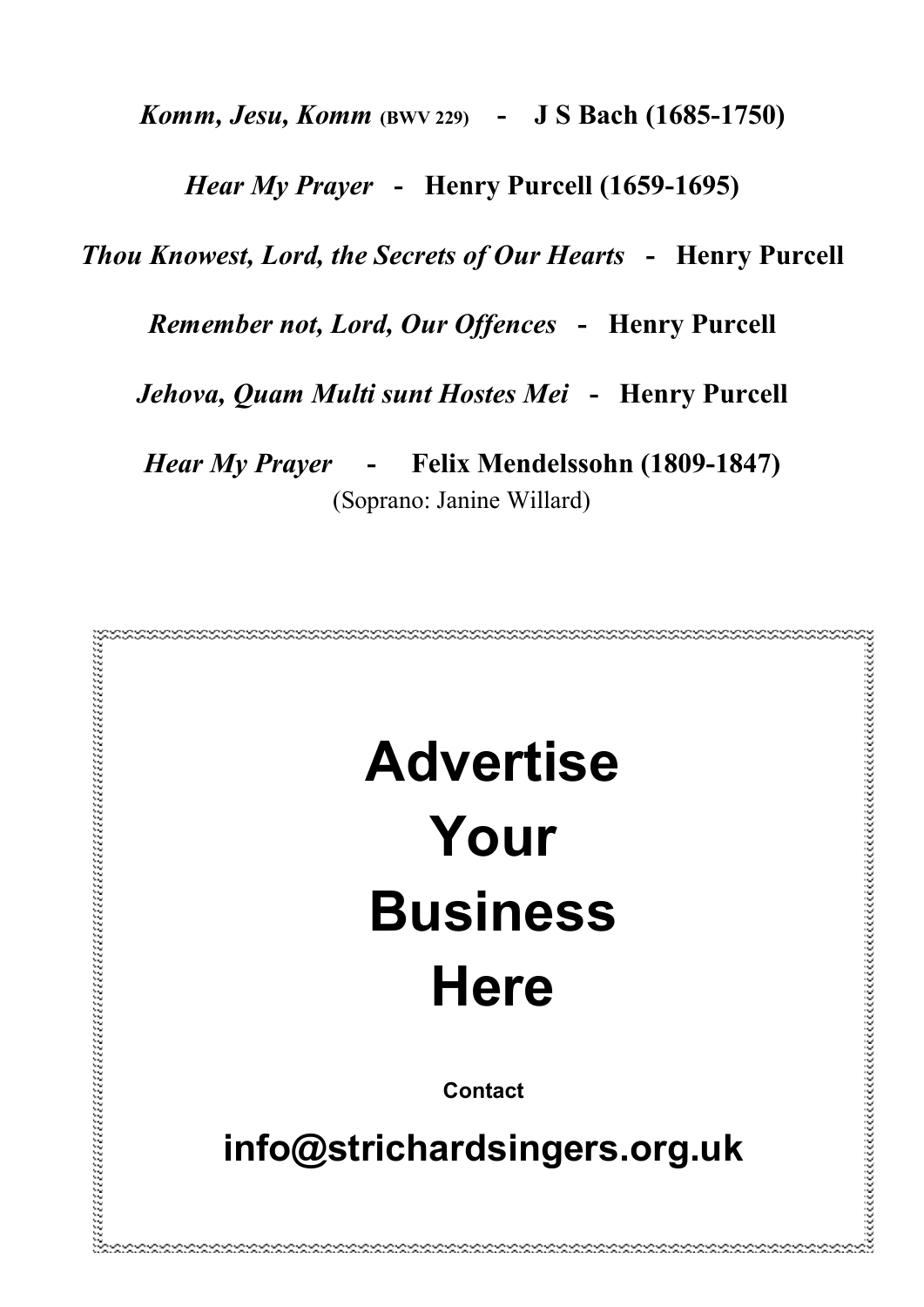### *Komm, Jesu, Komm* **(BWV 229) Johann Sebastian Bach (1685-1750)**

Composed prior to 1732 for a funeral or memorial celebration, Bach's masterful motet for double choir sets words from an eleven-verse sacred song written by Paul Thymich for the burial in 1684 of Jakob Thomasius, rector of St.Thomas' School, Leipzig. On such special occasions, Bach had greater resources at his disposal than for a usual Sunday service. Hence this motet is in eight parts, rather than the standard four of his cantatas. They were generally performed with continuo. In *Komm, Jesu, Komm*, Bach divides the eight voices into two equal choirs. Much of the work's interest is in how he treats these two choirs: at turns they combine, separate, echo, or contrast. Of particular interest is the amount of time and space allocated to the words "du bist der rechte Weg, die Wahrheit und das Leben" ("You are the way, the truth, and the life"), a reference to John 14:6.

One of Purcell's most famous pieces of choral music, '*Hear My Prayer, O Lord'* sets the first line of Psalm 102 for an eight-part choir. Dating from 1680-82, it is part of a piece that Purcell seemingly did not finish, the bar lines and blank pages in the manuscript suggesting there was more to follow. With a despairing text and large vocal forces at his disposal, Purcell's imagination was raised to its highest level, yet the melodic material is, on its own, quite simple. The first phrase, *'Hear My Prayer, O Lord'*, uses just two melancholy notes a minor third apart, but the turning chromaticism of 'crying' gives greater emotional depth. The harmonic language, always (after the opening phrases) in at least six parts, is exceptional, even for Purcell, but the most extraordinary feature of the anthem is the build-up which Purcell orchestrates from the outset—here is an inexorable vocal crescendo lasting over three minutes, culminating on a monumental discord on the last repetition of 'come'.

## *Thou Knowest, Lord, the Secrets of Our Hearts Henry Purcell (1659-1695)*

This piece comes from The Funeral Music for Queen Mary and was first performed at her funeral in March 1695 (she had died in 1694). It was repeated just months later at Purcell's own funeral in November 1695. The words come from the Order of the Burial of the Dead in the Book of Common Prayer. Purcell gives the words a musical setting that is both simple and powerful. Stirring and hymnlike, the vocal lines move in the same rhythm.

## *Remember not, Lord, Our Offences Henry Purcell (1659-1695)* **Henry Purcell (1659-1695)**

*Remember not, Lord, Our Offences* is one of Purcell's few full anthems. Scored for five voices, it is a setting of a text from the Order for the Visitation of the Sick from the Book of Common Prayer. It was composed between 1679-82, at the beginning of Purcell's tenure as Organist and Master of the Choristers at Westminster Abbey. The works of this period in Purcell's life are the last not to have involved strings – his appointment as Organist of the Chapel Royal in 1682 brought him greater resources, and he began adding string accompaniments to his choral anthems.

## *Jehova, Quam Multi sunt Hostes Mei Henry Purcell (1659-1695)* **Henry Purcell (1659-1695)**

This is one of a small number of Latin motets composed by Purcell in around 1680. This is a setting of Psalm 3 and Purcell chose an extremely unusual source for his text: the psalter from the Protestant humanistic Latin Bible, translated by Immanuel Tremellius, first published in England in 1580. Tremellius was an Italian Jewish scholar and convert to Calvinistic Christianity who had fled to England and was Regius Professor of Hebrew at Cambridge University. The motet was probably not intended for the Anglican Rite but for the devotions of Charles II's Catholic Queen, Catherine of Braganza. The setting is striking for its use of two extended solos for tenor and bass, rather than the groups of solo singers more typically used in his verse anthems.

## *Hear My Prayer* **Felix Mendelssohn (1809-1847)**

*Hear My Prayer* is a work produced when its composer was at the height of his creative powers. Dedicated to Mendelssohn's friend and fellow composer Wilhelm Taubert, the piece was completed in January 1844 and sets words from the opening verses of Psalm 55. Mendelssohn's concept is that of a cantata-in-miniature. An initial soprano solo with finely-woven accompaniment gives place to a more dramatic section commencing at the words "The enemy shouteth, the godless come fast". Ultimately, the music subsides, and the soloist's recitative returns to the gently pleading demeanour of the opening of the work, though becoming more passionate at the stanza "Lord, hear me call!" The celebrated final section, often sung separately as a sacred song, begins with the words "O for the wings of a dove" with choral involvement in the final coda.

## *Hear My Prayer* **Henry Purcell (1659-1695)**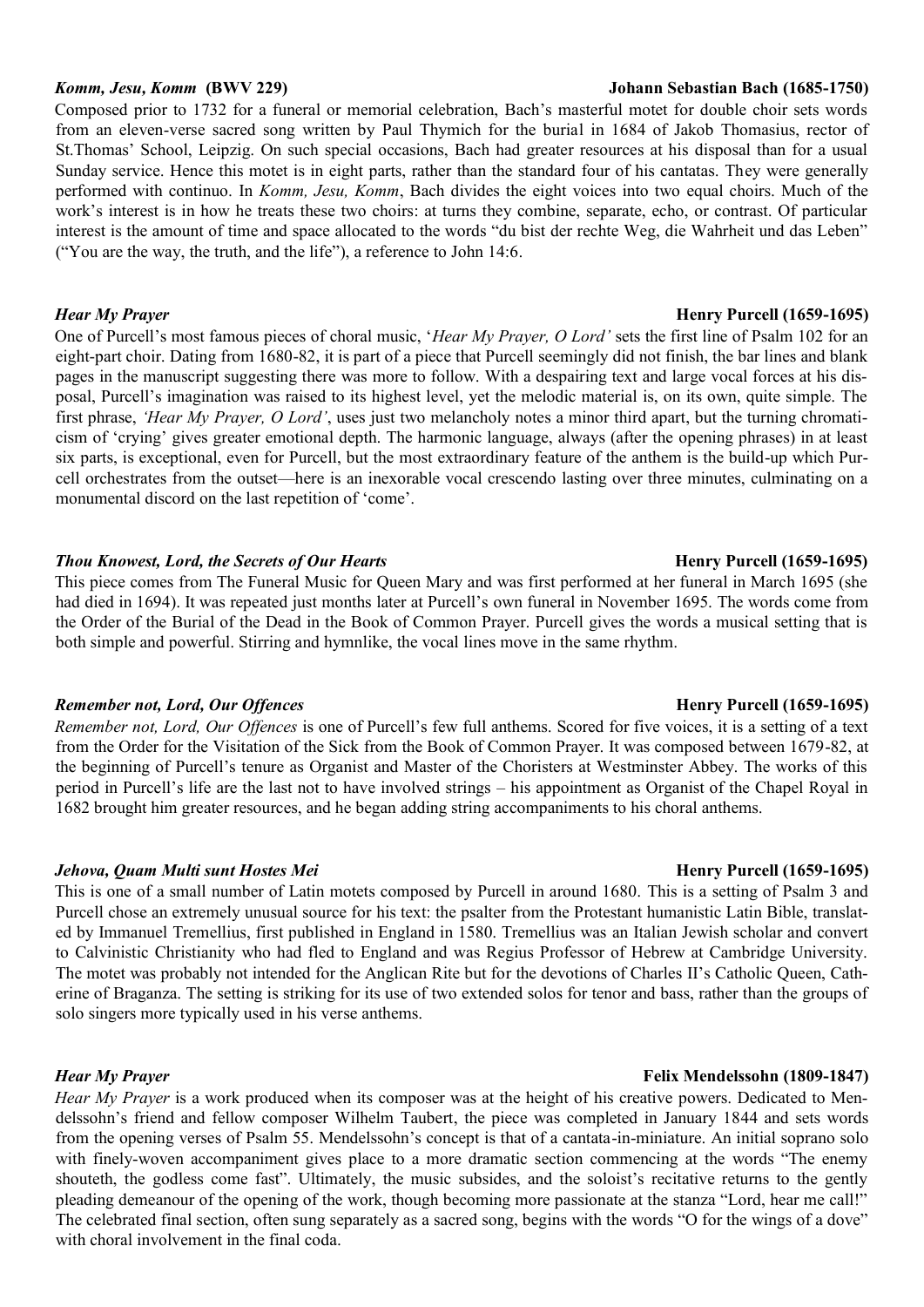## **Janine Willard – Soprano Amanda Berry – Cello**



Janine is a soprano, singing teacher, and conductor based in Worthing for 13 years. She has performed in many venues around the country, as both a chorus member and a soloist, and enjoys working with a large number of choirs. When she is not singing or teaching, she conducts Worthing Chamber Choir, Worthing Community Choir, and is the Director of Music at St Mary's church, Walberton; she enjoys a wide variety of music with these groups.

## **Picture credits:**

Choir & organist: © MAX Choir: Mary Butterworth Jake Barlow: © Paul Hurst

**Notes:** Jake Barlow



Amanda studied on the Hampshire Specialist Music Course at Peter Symonds College, Winchester. She then attended the Royal Academy of Music, studying with Derek Simpson and Dougie Cummings. She belongs to several local ensembles including the Wessex Sinfonietta, Solent Symphony Orchestra and Havant Chamber

Orchestra. She also regularly plays with smaller ensembles, currently a String Octet and a Piano Trio.

## **Close Company**

Close Company is a close harmony group comprising of the six Lay Vicars of Chichester Cathedral Choir. Away from the cathedral they usually perform in their distinctive white jackets.

As a group they are perhaps best known for their performances at the annual Cathedral Choir Christmas Concert together with the Band of the Royal Marines at the Festival Theatre, a tradition that goes back to 1993.

**David Riley & Richard Paterson (Bass) Sam Leggett & Tom Perkins (Tenor) George Haynes & Jake Barlow (Alto)**

# **2018 with St Richard Singers at St. George's, Whyke:**

**Mon 2nd July 2018, "A Royal Summer" Händel's Coronation Anthems during the Festival of Chichester**

**Sat 17th Nov 2018, Come & Sing Fauré's Requiem**

# **Sat 15th Dec 2018, Christmas Concert**